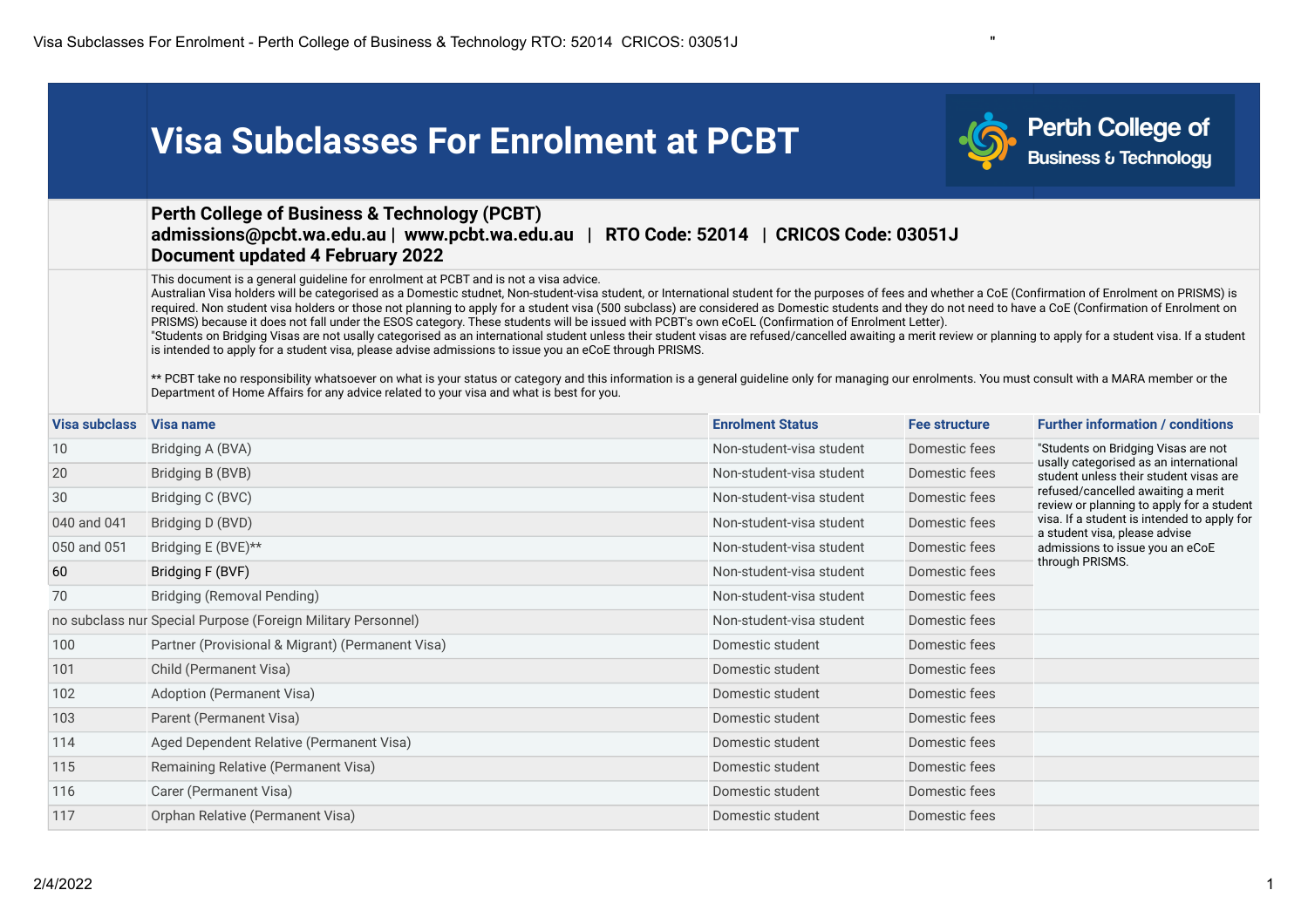# Visa Subclasses For Enrolment - Perth College of Business & Technology RTO: 52014 CRICOS: 03051J "

| 119              | Regional Sponsor Migration Scheme (Permanent Visa)       | Domestic student         | Domestic fees |                                                                                               |
|------------------|----------------------------------------------------------|--------------------------|---------------|-----------------------------------------------------------------------------------------------|
| 121              | Employer Nomination Scheme (Permanent Visa)              | Domestic student         | Domestic fees |                                                                                               |
| 124              | Distinguished Talent (Permanent Visa)                    | Domestic student         | Domestic fees |                                                                                               |
| 132              | <b>Business Talent (Permanent Visa)</b>                  | Domestic student         | Domestic fees |                                                                                               |
| 143              | Contributory Parent Visa (Permanent Visa)                | Domestic student         | Domestic fees |                                                                                               |
| 151              | Former Resident (Permanent Visa)                         | Domestic student         | Domestic fees |                                                                                               |
| 155              | Resident Return (Permanent Visa)                         | Domestic student         | Domestic fees |                                                                                               |
| 157              | Resident Return (Permanent Visa)                         | Domestic student         | Domestic fees |                                                                                               |
| 160<br>Dependant | <b>Business Owner (Provisional)</b>                      | Non-student-visa student | Domestic fees |                                                                                               |
| 161<br>Dependant | Senior Executive (Provisional)                           | Non-student-visa student | Domestic fees |                                                                                               |
| 162<br>Dependant | Investor (Provisional)                                   | Non-student-visa student | Domestic fees |                                                                                               |
| 163<br>Dependant | State/Territory Sponsored Business Owner (Provisional)   | Non-student-visa student | Domestic fees |                                                                                               |
| 164<br>Dependant | State/Territory Sponsored Senior Executive (Provisional) | Non-student-visa student | Domestic fees |                                                                                               |
| 165<br>Dependant | State/Territory Sponsored Investor (Provisional)         | Non-student-visa student | Domestic fees |                                                                                               |
| 173              | Contributory Parent (Temporary)                          | Non-student-visa student | Domestic fees | Not eligible for Austudy                                                                      |
| 176              | Skilled Sponsored (Permanent Visa)                       | Domestic student         | Domestic fees |                                                                                               |
| 186              | Employer Nomination Scheme (Permanent Visa)              | Domestic student         | Domestic fees | 3 streams:<br>> Temporary Residence Transition<br>> Direct entry stream<br>> Agreement stream |
| 187              | Regional Sponsor Migration Scheme (Permanent Visa)       | Domestic student         | Domestic fees | 3 streams:<br>> Temporary Residence Transition<br>> Direct entry stream<br>> Agreement stream |
| 188              | Business Innovation & Investment (Provisional)           | Non-student-visa student | Domestic fees |                                                                                               |
| 189              | Skilled Independent (Permanent visa)                     | Domestic student         | Domestic fees |                                                                                               |
| 190              | Skilled Nominated (Permanent Visa)                       | Domestic student         | Domestic fees |                                                                                               |
| 200              | Refugee (Permanent Visa)                                 | Domestic student         | Domestic fees |                                                                                               |
| 201              | In country special Humanitarian (Permanent Visa)         | Domestic student         | Domestic fees |                                                                                               |
| 202              | Global Special Humanitarian (Permanent Visa)             | Domestic student         | Domestic fees |                                                                                               |
| 203              | Emergency rescue (Permanent Visa)                        | Domestic student         | Domestic fees |                                                                                               |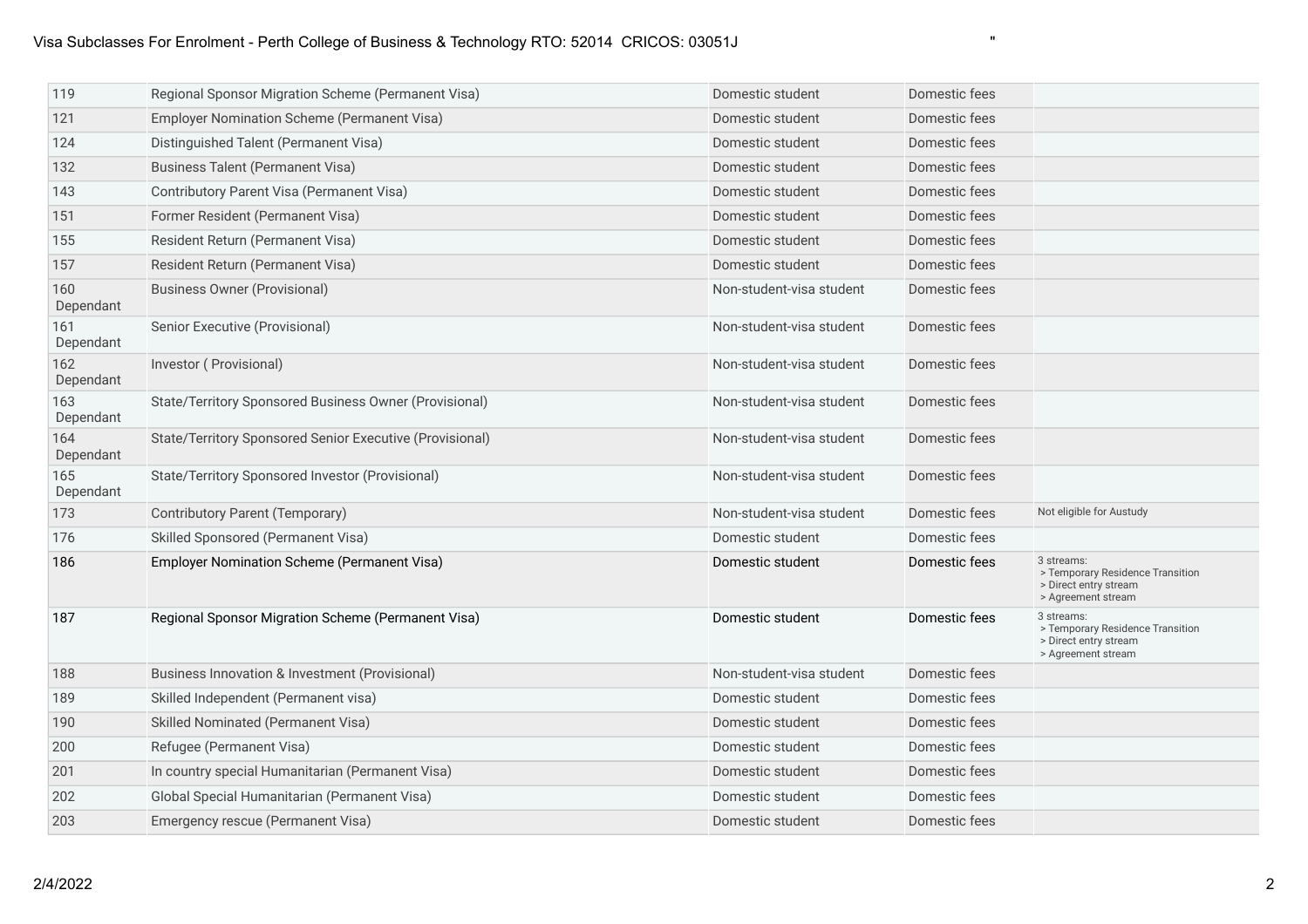## Visa Subclasses For Enrolment - Perth College of Business & Technology RTO: 52014 CRICOS: 03051J "

| 204              | Women at risk (Permanent Visa)                      | Domestic student         | Domestic fees |                                                                                                                                                                                                                                                             |
|------------------|-----------------------------------------------------|--------------------------|---------------|-------------------------------------------------------------------------------------------------------------------------------------------------------------------------------------------------------------------------------------------------------------|
| 300              | <b>Prospective Marriage</b>                         | Non-student-visa student | Domestic fees |                                                                                                                                                                                                                                                             |
| 309              | Partner<br>(Provisional and Migrant)                | Domestic student         | Domestic fees | Temporary Visa Profile applicable                                                                                                                                                                                                                           |
| 400              | Temporary work (Short Stay Specialist)              | Non-student-visa student | Domestic fees | Main Holder - English Only Dependant - Any<br>course                                                                                                                                                                                                        |
| 401              | Temporary Work (Long Stay Activity)                 | Non-student-visa student | Domestic fees | Streams:<br>> Exchange Stream<br>> Sport Stream<br>> Religious Worker Stream<br>> Domestic Worker (Executive Stream)                                                                                                                                        |
| 402              | Training & Research Visa                            | Non-student-visa student | Domestic fees |                                                                                                                                                                                                                                                             |
| 405              | <b>Investor Retirement</b>                          | Non-student-visa student | Domestic fees |                                                                                                                                                                                                                                                             |
| 408              | <b>Temporary Activity visa</b>                      | Non-student-visa student | Domestic fees | Streams:<br>> Entertainer<br>> Invited to participate in an event<br>> Religious worker<br>> Special program<br>> Sport<br>> Researcher<br>> Staff exchange<br>> Superyacht crew<br>> Domestic worker (executive)<br>> Australian Government endorsed event |
| 410              | Retirement                                          | Non-student-visa student | Domestic fees |                                                                                                                                                                                                                                                             |
| 417              | <b>Working Holiday</b>                              | Non-student-visa student | Domestic fees | 4 months only                                                                                                                                                                                                                                               |
| 444              | NZ Citizen Certificate of Status for NZ Citizens    | Domestic student         | Domestic fees |                                                                                                                                                                                                                                                             |
| 445              | Dependent Child (Temporary visa)                    | Non-student-visa student | Domestic fees |                                                                                                                                                                                                                                                             |
| 457<br>Primary   | Temporary Work (Skilled)                            | Non-student-visa student | Domestic fees |                                                                                                                                                                                                                                                             |
| 457<br>Dependant | Temporary Work (Skilled)                            | Non-student-visa student | Domestic fees | Temporary Visa Profile applicable                                                                                                                                                                                                                           |
| 461              | New Zealand Citizen Family Relationship (Temporary) | Non-student-visa student | Domestic fees |                                                                                                                                                                                                                                                             |
| 462              | Work and Holiday                                    | Non-student-visa student | Domestic fees | 4 months only                                                                                                                                                                                                                                               |
| 475<br>Dependant | Skilled - Regional Sponsored                        | Non-student-visa student | Domestic fees |                                                                                                                                                                                                                                                             |
| 476              | Skilled - Recognised Graduate                       | Non-student-visa student | Domestic fees |                                                                                                                                                                                                                                                             |
| 482              | Temporary Skills Shortage                           | Non-student-visa student | Domestic fees | Primary and secondary holders are required to<br>pay commercial fees.                                                                                                                                                                                       |
| 485              | <b>Temporary Graduate</b>                           | Non-student-visa student | Domestic fees |                                                                                                                                                                                                                                                             |
| 489              | Skilled Regional (Provisional)                      | Non-student-visa student | Domestic fees |                                                                                                                                                                                                                                                             |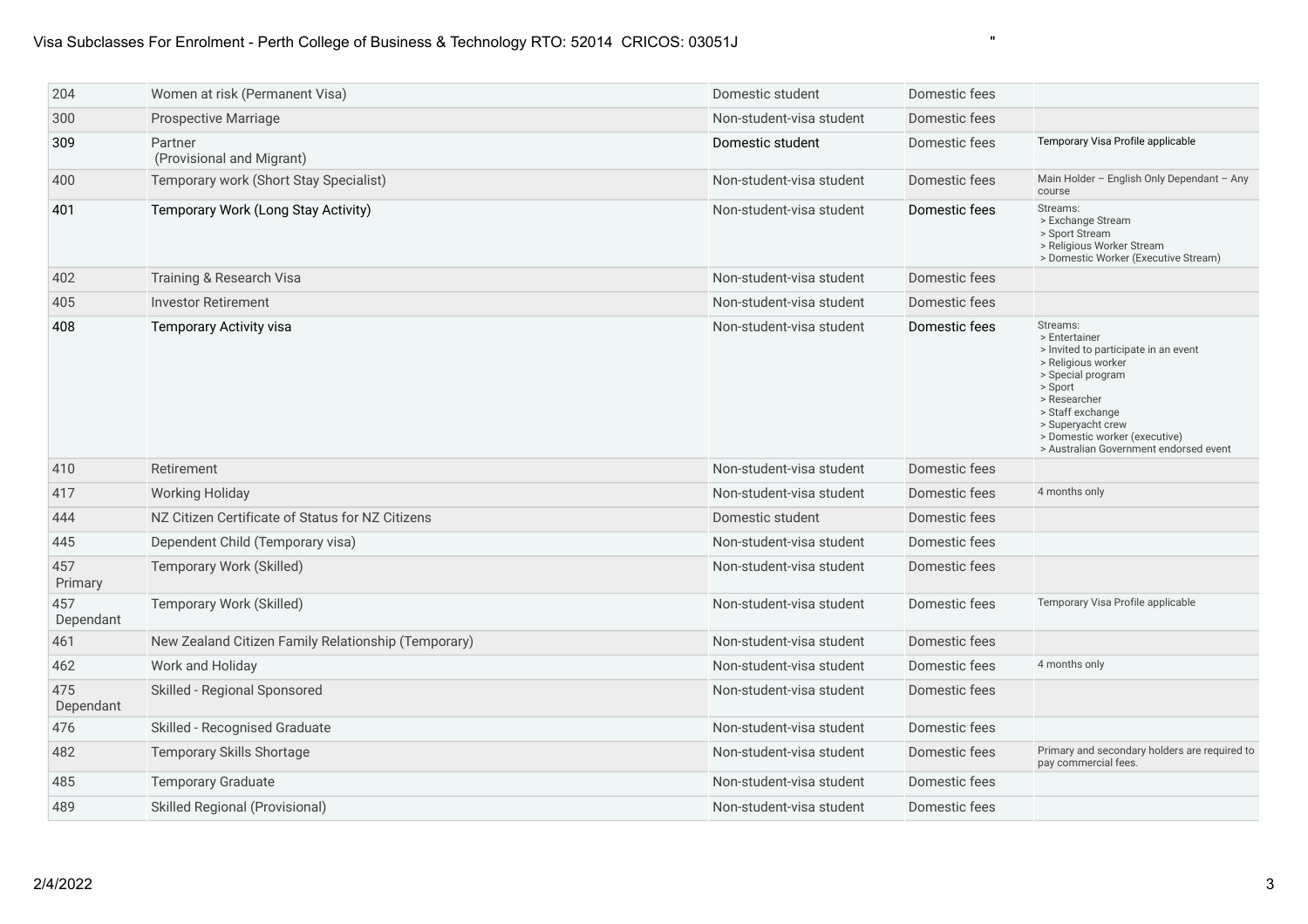| 491              | Skilled Work Regional (Provisional)                                          | Non-student-visa student | Domestic fees            |                                                               |
|------------------|------------------------------------------------------------------------------|--------------------------|--------------------------|---------------------------------------------------------------|
| 494              | Skilled Employer Sponsored Regional (Provisional)                            | Non-student-visa student | Domestic fees            |                                                               |
| 496              | Skilled Designated Area - Sponsored Provisional                              | Non-student-visa student | Domestic fees            |                                                               |
| 500              | <b>Student Visa</b>                                                          | International student    | <b>International Fee</b> | <b>Student Visa</b>                                           |
| 500<br>Dependant | <b>Student Visa</b>                                                          | Non-student-visa student | Domestic fees            | Partner/Spouse - 3 months Dependant (under<br>18) - unlimited |
| 570              | Independent ELICOS Sector                                                    | International student    | <b>International Fee</b> | <b>Student Visa</b>                                           |
| 570<br>Dependant | Independent ELICOS Sector                                                    | Non-student-visa student | Domestic fees            | Partner/Spouse - 3 months only Dependant -<br>unlimited       |
| 571              | <b>Schools Sector</b>                                                        | International student    | <b>International Fee</b> | <b>Student Visa</b>                                           |
| 572              | <b>Vocational Education + Training Sector</b>                                | International student    | International Fee        | <b>Student Visa</b>                                           |
| 572<br>Dependant | Vocational Education + Training Sector                                       | Non-student-visa student | Domestic fees            | Partner/Spouse - 3 months only Dependant -<br>unlimited       |
| 573              | <b>Higher Education Sector</b>                                               | International student    | <b>International Fee</b> | <b>Student Visa</b>                                           |
| 573<br>Dependant | <b>Higher Education Sector</b>                                               | Non-student-visa student | Domestic fees            | Partner/Spouse - 3 months only Dependant -<br>unlimited       |
| 574              | Postgraduate Research Sector                                                 | International student    | <b>International Fee</b> | <b>Student Visa</b>                                           |
| 574<br>Dependant | Postgraduate Research Sector                                                 | Non-student-visa student | Domestic fees            | Partner/Spouse - 3 months only Dependant -<br>unlimited       |
| 575              | Non - Award Sector                                                           | International student    | <b>International Fee</b> | <b>Student Visa</b>                                           |
| 575<br>Dependant | Non - Award Sector                                                           | Non-student-visa student | Domestic fees            | Partner/Spouse - 3 months only Dependant -<br>unlimited       |
| 576              | Foreign Affairs or Defence Sector visa                                       | International student    | <b>International Fee</b> | <b>Student Visa</b>                                           |
| 576<br>Dependant | Foreign Affairs or Defence Sector visa                                       | Non-student-visa student | Domestic fees            | Partner/Spouse - 3 months only Dependant -<br>unlimited       |
| 580              | Student Guardian                                                             | Non-student-visa student | Domestic fees            | 3 months only                                                 |
| 590              | <b>Student Guardian</b>                                                      | Non-student-visa student | Domestic fees            | 3 months only                                                 |
| 600              | Visitor Visa (Tourist Stream, Business Visa Stream, Sponsored Family Stream) | Non-student-visa student | Domestic fees            | 3 months only                                                 |
| 601              | <b>Electronic Travel Authority</b>                                           | Non-student-visa student | Domestic fees            | 3 months only                                                 |
| 602              | <b>Medical Treatment</b>                                                     | Non-student-visa student | Domestic fees            | 3 months only<br>Health to be discussed prior to enrolment.   |
| 651              | eVisitor                                                                     | Non-student-visa student | Domestic fees            | 3 months only                                                 |
| 785              | <b>Temporary Protection</b>                                                  | Domestic student         | Domestic fees            | Temporary Visa Profile applicable                             |
| 790              | Safe Haven Enterprise                                                        | Domestic student         | Domestic fees            | Temporary Visa Profile applicable                             |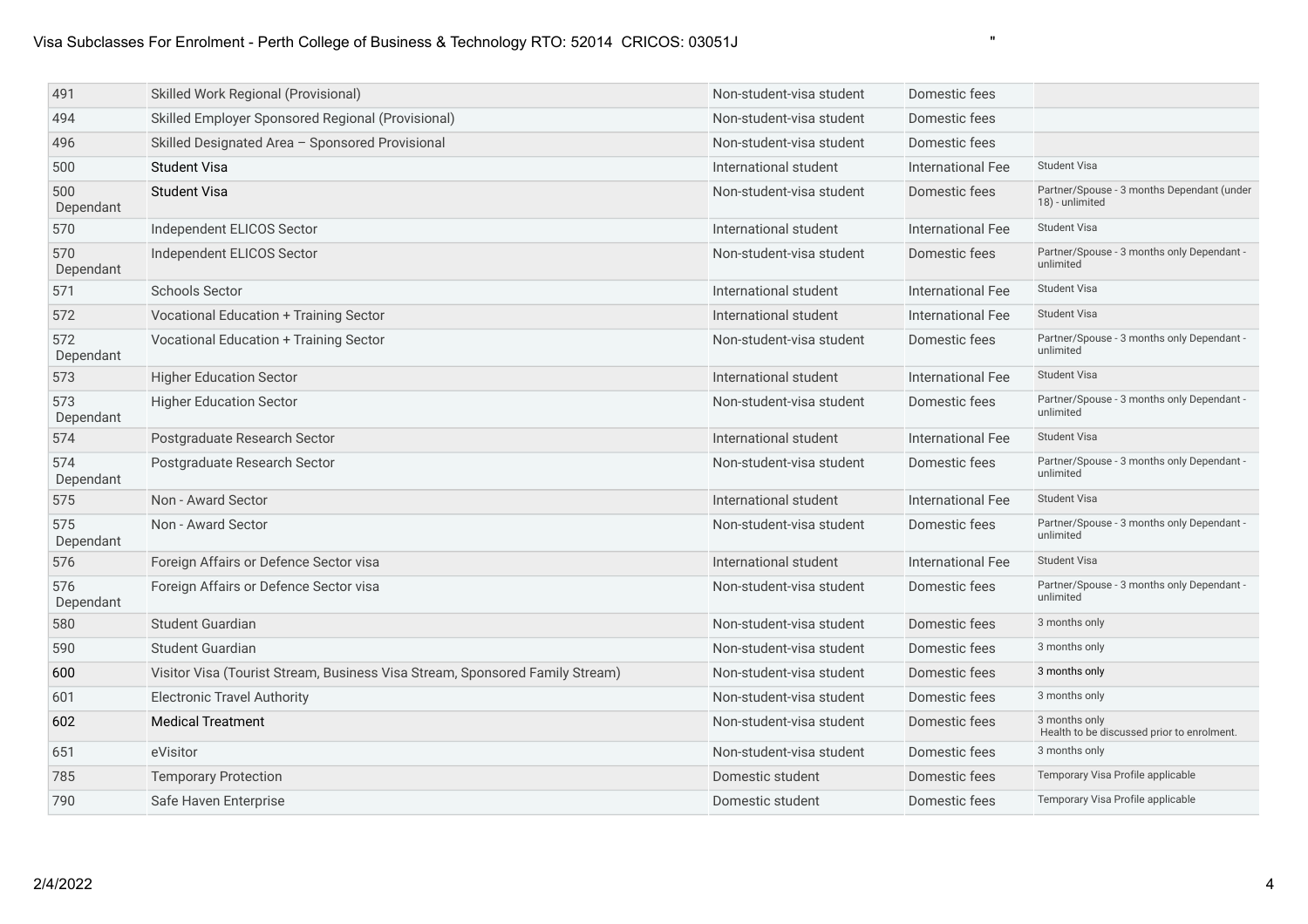## Visa Subclasses For Enrolment - Perth College of Business & Technology RTO: 52014 CRICOS: 03051J "

| 801 | Partner (Permanent Visa)                                     | Domestic student         | Domestic fees |                                   |
|-----|--------------------------------------------------------------|--------------------------|---------------|-----------------------------------|
| 802 | Child (Permanent Visa)                                       | Domestic student         | Domestic fees |                                   |
| 804 | Aged Parent (Permanent Visa)                                 | Domestic student         | Domestic fees |                                   |
| 820 | Partner                                                      | Domestic student         | Domestic fees | Temporary Visa Profile applicable |
| 826 | Partner (Temporary)                                          | Domestic student         | Domestic fees | Temporary Visa Profile applicable |
| 835 | Remaining Relative (Permanent Visa)                          | Domestic student         | Domestic fees |                                   |
| 836 | Carer (Permanent Visa)                                       | Domestic student         | Domestic fees |                                   |
| 837 | Orphan Relative (Permanent Visa)                             | Domestic student         | Domestic fees |                                   |
| 838 | Aged Dependent Relative (Permanent Visa)                     | Domestic student         | Domestic fees |                                   |
| 845 | Established Business in Australia (Permanent Visa)           | Domestic student         | Domestic fees |                                   |
| 856 | Employer Nomination Scheme (Permanent Visa)                  | Domestic student         | Domestic fees |                                   |
| 857 | Regional sponsor migration scheme (Permanent Visa)           | Domestic student         | Domestic fees |                                   |
| 858 | Distinguished Talent (Permanent Visa)                        | Domestic student         | Domestic fees |                                   |
| 864 | Contributory Aged Parent (Permanent Visa)                    | Domestic student         | Domestic fees |                                   |
| 866 | Protection (Permanent Visa)                                  | Domestic student         | Domestic fees |                                   |
| 884 | Contributory Aged Parent (Temporary Visa)                    | Non-student-visa student | Domestic fees |                                   |
| 885 | Skilled Independent (Permanent Visa)                         | Domestic student         | Domestic fees |                                   |
| 887 | Skilled Regional (Permanent Visa)                            | Domestic student         | Domestic fees |                                   |
| 888 | Business Innovation & Investment (Permanent Visa)            | Domestic student         | Domestic fees |                                   |
| 890 | <b>Business Owner (Permanent Visa)</b>                       | Domestic student         | Domestic fees |                                   |
| 891 | Investor (Permanent Visa)                                    | Domestic student         | Domestic fees |                                   |
| 892 | State or Territory Sponsored Business Owner (Permanent Visa) | Domestic student         | Domestic fees |                                   |
| 893 | State or Territory Sponsored Investor (Permanent Visa)       | Domestic student         | Domestic fees |                                   |